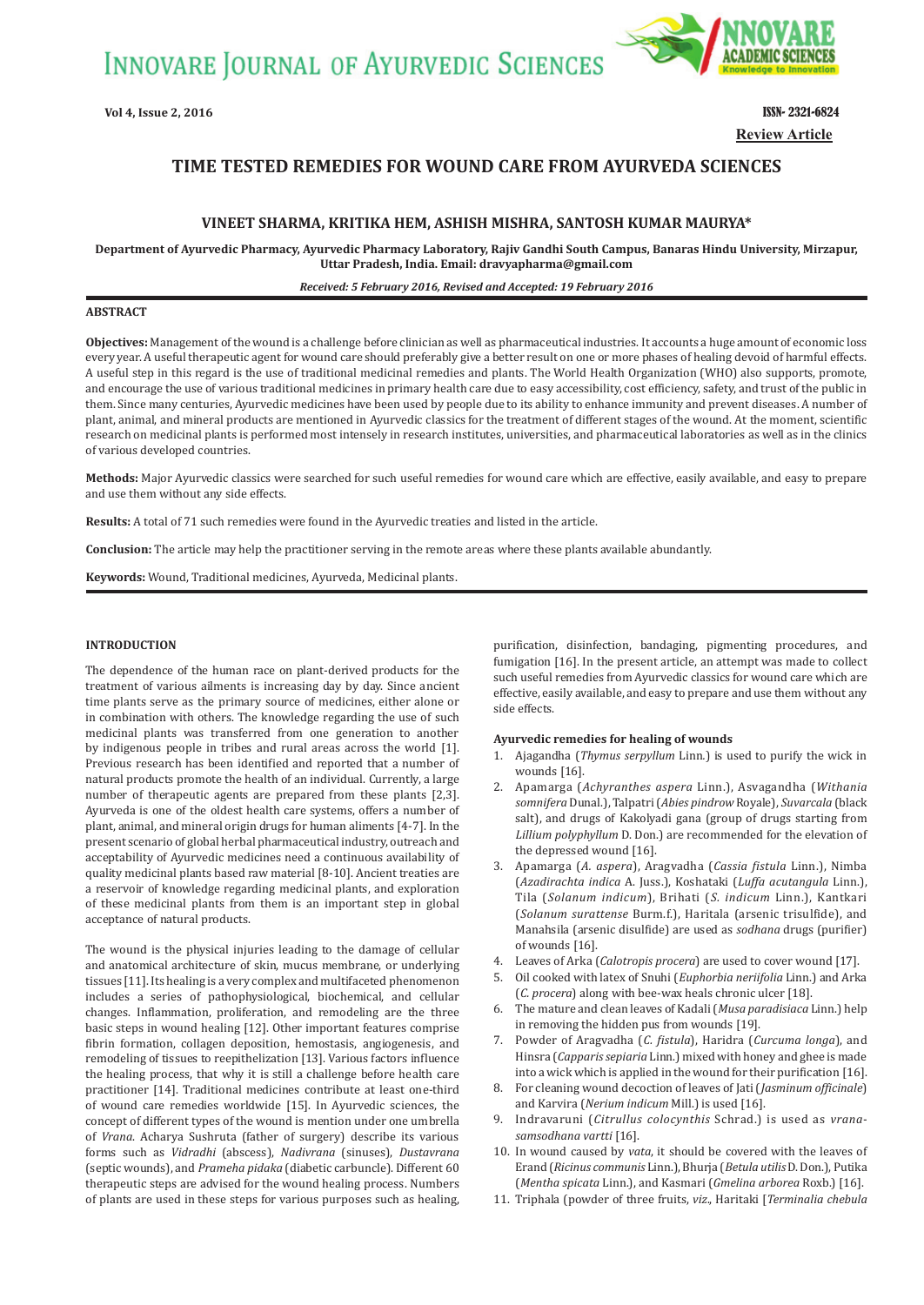Retz.], Bibhitaki [*Terminalia bellirica* Roxb.], and Amalaki [*Emblica ofϔicinalis* Gaertn. in equal quantity]), Lodhra (*Symplocos racemosa* Roxb.), Mundi (*Sphaeranthus indicus* Linn.), and bark of Dhava (*Anogeissus latifolia* Wall.); this powder formulation is useful for healing of wounds [16].

- 12. The leaves of Kadmba (*Anthocephalus cadamba* Mig.), Arjuna (*Terminalia arjuna* Roxb. W. and A.), Nimba (*A. indica*), Patala (*Stereospermum suaveolens* DC), Pippali (*Piper longum* Linn.), Arka (*C. procera*) [17], and Leaves of Asvattha (*Ficus religiosa*) are used for covering the wound [17].
- 13. Decoction of Jaya (*Premna mucronata* Roxb.), Jati (*J. ofϔicinale* L.), Karvira (N. indicum), Arka (C. procera), and Aragvadha (C. fistula) singly is used for washing the wounds especially on penis [20].
- 14. Oil cooked with Durva (*Cynodon dactylon* Linn.) juice or paste of Darvi (*Berberis aristata*) bark is an efficacious wound healing drug [17].
- 15. Decoction of Karanja (*Pongamia pinnata* Linn.), Nimba (*A. indica*), and Nirgundi (*Vitex negundo* Linn.) act as an antimicrobial agent and promotes wound healing [20].
- 16. Cirabilva (*Holoptelea integrifolia* Planch.), Kalihari (*Gloriosa superba* Linn.), Danti (*Baliospermum montanum* Muell. Arg.), Citraka (*Plumbago zeylanica* Linn.), Karvira (*N. indicum*), and feces of pigeon, heron, and vulture act as tearing agents for wounds [16].
- 17. The wound caused by accidental injury is filled with Camphor (*Cinnamomum camphora* Nees and Eberm.) mixed with ghee and bandaged by this. It heals free of infection and pus [21,22].
- 18. Decoction of Karvira (*N. indicum*), Arka (*C. procera),* and Kutaja (*Holarrhena antidysenterica* Linn.) promotes healing of wounds [17].
- 19. Semisolid extract of Nyagrodha group (a group of drugs starting with *Ficus benghalensis* Linn.) and Triphala is useful for healing [16].
- 20. Decoction of Triphala, Khadira (*Acacia catechu* Willd.), Daruharidra (*B. aristata* DC.), Nyagrodha group, Bala (*Sida cordifolia* Linn.), Kusa (*Desmostachya bipinnata* Stapf.), and tender leaves of Nimba (*A. indica*) separately can be use to clean the wound [17].
- 21. Guggulu (*Commiphora mukul* [Hook. Ex stocks.] Engl.) should be used with Triphala decoction in wounds, skin disease, sinus, and fistula-in ano [23].
- 22. The wound heals fastly by a dusting of powder of barks of Arjuna (*T. arjuna*), Udumbara (*Ficus racemosa* Linn.), Asvattha (*F. religiosa*), Lodhra (*S. racemosa*), Jambu (*Syzygium cuminii* Linn.), and Katphala (*Myrica nagi* Hook.f.) [17].
- 23. In wound, ripened and opened, oil cooked with Jati (*J. ofϔicinale*), Bhallataka (*Semecarpus anacardium* Linn.), and Saptaparna (*Alstonia scholaris* R. Br) should be used for purification [16].
- 24. Paste of Jivanti (*Leptadenia reticulata* W. and A.) should be applied locally for 3 days. It presses the wound due to sliminess and thus promotes its healing [19].
- 25. Jyotishmati (*Celastrus paniculatus* Willd.), Kalihari (*G. superba*), Danti (*B. montanum*), Trivrit (*Operculina tupethum* Linn.), Tila (*S. indicum*), Kustha (*Saussurea lappa* C.B. Clarke.), Durva (*C. dactylon*), Tilvaka (*Viburnum nervosum* D. Don.), Girikarnika (*Clitoria ternatea* Linn.), and Svarnaksiri (*Euphorbia thomsoniana* Boiss). These constitute the wound-cleansing group [16].
- 26. Paste of Tila (*S. indicum*) and Madhuka (*Madhuca indica* J.F. Gmel.) mixed with ghee promotes wound healing [16].
- 27. Wounds which are free from pus but do not heal should be treated with the application of the paste of Tila (*S. indicum*) mixed with honey [16,20].
- 28. In wounds having predominance of *vata* (the air or nervous system humor) with burning sensation and pain, sesamum (*S. indicum*) and linseed (*Linum usitatissimum*) parched and then dipped in milk and pounded with the same milk should be applied as paste [20].
- 29. Triphala slightly fried and mixed with oil should be applied in the crack of feet [19].
- 30. Linseed (*L. usitatissimum*), Guggulu (*C. mukul*), latex of Snuhi (*E. neriifolia*), excreta of cock and pigeon, alkali of Palasa (*Butea monosperma* (Lam.) Kuntze.), Svarnaksiri (*E. thomsoniana*), and Danti (*B. montanum*). This group is useful as tearing agent for ripe abscess [17].
- 31. Oil cooked with Durva (*C. dactylon*) juice or Kampillaka (*Mallotus*

*philippinensis* Muell. Arg.) or paste of Darvi (*B. aristata*) bark is a very good healing of wounds [17,20].

- 32. Paste of Dravanti (*Croton tiglium* Linn.), Cirabilva (*H. integrifolia*) applied over wound act as a wound cleaner [16].
- 33. Old coconut oil (*Cocos nucifera* Linn.) promotes healing of wound [19].
- 34. One should take juice of the leaves of Dhattura (*Datura metel* Linn.) or Nimba (*A. indica*) mixed with honey. It is a very good anthelmintic [24].
- 35. Paste of Salmali barks (*Salmalia malabarica* DC. Schott and Endl.), Bala root (*S. cordifolia*), and tender leaves of Vata (*F. benghalensis*) should be applied, and the wound should be sprinkled with their decoction [17].
- 36. Decoction of Nyagrodha (*F. benghalensis*), Udumbara (*F. racemosa*), Asvattha (*F. religiosa*), Kadmba (*A. cadamba*), Plaksa (*Ficus lacor* Buch.- Ham.), Vetasa (*Salix caprea* Linn.), Karvira (*N. indicum*), Arka (*C. procera),* and Kutaja (*H. antidysenterica*) are wound-healers [17].
- 37. The latex of Vata (*F. benghalensis*) should be applied. It destroys maggots in wound [19].
- 38. Mahat pancamula (root of five plant, namely, *Aegle marmelos* Correa, *P. mucronata*, *Oroxylum indicum* Vent., *G. arborea*, and *S. suaveolens*) should be used for washing wounds [16].
- 39. Wound heals up by application of Pancavalkala (bark of five plant, namely, *F. benghalensis*, *F. racemosa*, *F. religiosa*, *Thespesia papulnea* Soland. Ex. Correa, *F. lacor*) powder mixed with Badari powder (*Ziziphus jujube*) or of the powder of Dhataki (*Woodfordia fruticosa* Kurz.) and Lodhra (*S. racemosa*) [17,20].
- 40. If the wound looks dirty, it should be washed with decoction of Patola (*Trichosanthes dioica* Roxb.) while in clean condition decoction of the bark of Nyagrodha group drugs should be used [20].
- 41. Wound caused by *kapha*, leaves of Patha (*Cissampelos pareira* Linn.)*,*  Murva (*Marsdenia tenacissima* W. and A.), Guduchi (*Tinospora cordifolia* (Willd.) Miers ex Hook.f. and Thoms.), Kakamachi (*Solanum nigrum* Linn.), and Haridra (*C. longa*) should be used for covering the wound [16].
- 42. In preparation of ghrita for wound healing, Prisniparni (*Uraria picta* Desv.), Kapikacchu (*Mucuna pruriens* (L.) DC.), Haridra (*C. longa*), Daruharidra (*B. aristata*), Jati (*J. ofϔicinale*), and Kakolyadi drugs should be used [16].
- 43. Decoction of Triphala, Khadir (*A. catechu*), Darvi (*B. aristata*), Nyagrodha group, Bala (*S. cordifolia*), Kusa (*D. bipinnata*), and Nimba (*A. indica*) cleanses wound [17].
- 44. Application of the paste of Bakuci (*Psoralea corylifolia* Linn.) leaves checks hemorrhage in wounds [19].
- 45. Bhurja (*B. utilis*), purgative drugs, and Guggulu (*C. mukul*) act as depressing agents [17].
- 46. In wound having aggravation of *pitta*, *rakta* and poison, cold paste of Barley, ghee, Bhurja (*B. utilis*), bee-wax, Srivestaka (exudates from *Pinus roxburghii*), and Devdaru (*Cedrus deodara* (Roxb.) Loud.) should be applied [25].
- 47. Oil cooked with Bhringaraja (*Eucalyptus alba*) juice alleviates sinus caused by *kapha*, *vata*, scrofula, and wounds [16].
- 48. Paste of Madhuka (*M. indica*) mixed with Nimba (*A. indica)* leaves act as wound cleaning agent [17].
- 49. Oil is cooked with barks of Asvakarna (*Vateria indica* Linn.), Dhava (*A. latifolia*), Salmali (*S. malabarica*), Messringa (*Gymnema sylvestre* R. Br.), Sallaki (*Boswellia serrata* Roxb. Ex Coleb.), Arjuna (*T. arjuna*), Vidari (*Pueraria tuberosa* DC.), Bala root (*S. cordifolia*). It promotes wound healing [16].
- 50. Barley flour cooked with milk and added with ghee or parched grain flour mixed with sugar and honey should be taken with milk in fever and burning sensation [17].
- 51. Paste of Rasona (*Allium sativum* Linn.) applied to wound kills organisms [20].
- 52. Bark of Saptaparna (*A. scholaris*.), Karanja (*P. pinnata*), Arka (*C. procera* [Ait.] R. Br.), and Nimba (*A. indica*) pounded with cow's urine should be applied [16].
- 53. Oil cooked with Lakuca (*Artocarpus lakoocha* Roxb.) Juice, Haridra (*C. longa*), sulfur, and Punnaga (*Calophyllum inophyllum* Linn.) in urine added with a little salt cleansing and heal wound [19].